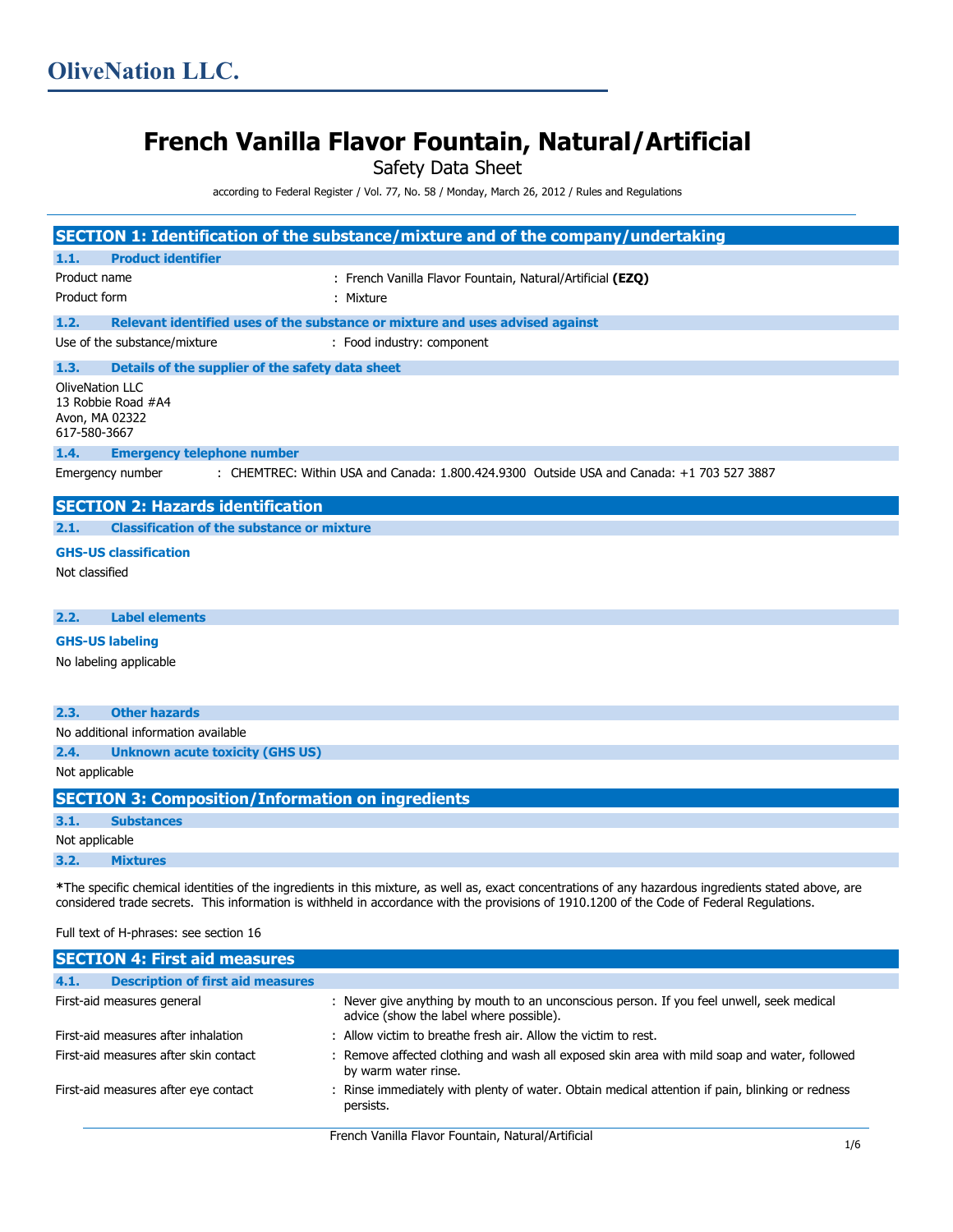# **OliveNation LLC.**

| First-aid measures after ingestion                        | : Rinse mouth. Do NOT induce vomiting. Obtain emergency medical attention.                                                                                                                            |  |
|-----------------------------------------------------------|-------------------------------------------------------------------------------------------------------------------------------------------------------------------------------------------------------|--|
| 4.2.                                                      | Most important symptoms and effects, both acute and delayed                                                                                                                                           |  |
| Symptoms/effects                                          | : Not expected to present a significant hazard under anticipated conditions of normal use.                                                                                                            |  |
| 4.3.                                                      | Indication of any immediate medical attention and special treatment needed                                                                                                                            |  |
| No additional information available                       |                                                                                                                                                                                                       |  |
| <b>SECTION 5: Firefighting measures</b>                   |                                                                                                                                                                                                       |  |
| 5.1.<br><b>Extinguishing media</b>                        |                                                                                                                                                                                                       |  |
| Suitable extinguishing media                              | : Foam. Dry powder. Carbon dioxide. Water spray. Sand.                                                                                                                                                |  |
| Unsuitable extinguishing media                            | : Do not use a heavy water stream.                                                                                                                                                                    |  |
| 5.2.                                                      | Special hazards arising from the substance or mixture                                                                                                                                                 |  |
| No additional information available                       |                                                                                                                                                                                                       |  |
| 5.3.<br><b>Advice for firefighters</b>                    |                                                                                                                                                                                                       |  |
| Firefighting instructions                                 | : Use water spray or fog for cooling exposed containers. Exercise caution when fighting any<br>chemical fire. Prevent fire-fighting water from entering environment.                                  |  |
| Protection during firefighting                            | : Do not enter fire area without proper protective equipment, including respiratory protection.                                                                                                       |  |
| <b>SECTION 6: Accidental release measures</b>             |                                                                                                                                                                                                       |  |
| 6.1.                                                      | Personal precautions, protective equipment and emergency procedures                                                                                                                                   |  |
| 6.1.1.<br>For non-emergency personnel                     |                                                                                                                                                                                                       |  |
| Emergency procedures                                      | : Evacuate unnecessary personnel.                                                                                                                                                                     |  |
| 6.1.2.<br>For emergency responders                        |                                                                                                                                                                                                       |  |
| Protective equipment                                      | : Equip cleanup crew with proper protection.                                                                                                                                                          |  |
| Emergency procedures                                      | : Ventilate area.                                                                                                                                                                                     |  |
| 6.2.<br><b>Environmental precautions</b>                  |                                                                                                                                                                                                       |  |
|                                                           | Prevent entry to sewers and public waters. Notify authorities if liquid enters sewers or public waters.                                                                                               |  |
| 6.3.                                                      | Methods and material for containment and cleaning up                                                                                                                                                  |  |
| Methods for cleaning up                                   | : Soak up spills with inert solids, such as clay or diatomaceous earth as soon as possible. Collect<br>spillage. Store away from other materials.                                                     |  |
| 6.4.<br><b>Reference to other sections</b>                |                                                                                                                                                                                                       |  |
| See Heading 8. Exposure controls and personal protection. |                                                                                                                                                                                                       |  |
| <b>SECTION 7: Handling and storage</b>                    |                                                                                                                                                                                                       |  |
| 7.1.<br><b>Precautions for safe handling</b>              |                                                                                                                                                                                                       |  |
| Precautions for safe handling                             | : Wash hands and other exposed areas with mild soap and water before eating, drinking or<br>smoking and when leaving work. Provide good ventilation in process area to prevent formation<br>of vapor. |  |
| 7.2.                                                      | <b>Conditions for safe storage, including any incompatibilities</b>                                                                                                                                   |  |
| Storage conditions                                        | : Keep only in the original container in a cool, well ventilated place away from : Keep container<br>closed when not in use.                                                                          |  |
| Incompatible products                                     | : Strong bases. Strong acids.                                                                                                                                                                         |  |
| Incompatible materials                                    | : Sources of ignition. Direct sunlight.                                                                                                                                                               |  |
| 7.3.<br><b>Specific end use(s)</b>                        |                                                                                                                                                                                                       |  |
| No additional information available                       |                                                                                                                                                                                                       |  |
|                                                           | <b>SECTION 8: Exposure controls/personal protection</b>                                                                                                                                               |  |
| <b>Control parameters</b><br>8.1.                         |                                                                                                                                                                                                       |  |
| French Vanilla Flavor Fountain, Natural/Artificial        |                                                                                                                                                                                                       |  |
| <b>ACGIH</b>                                              | Not applicable                                                                                                                                                                                        |  |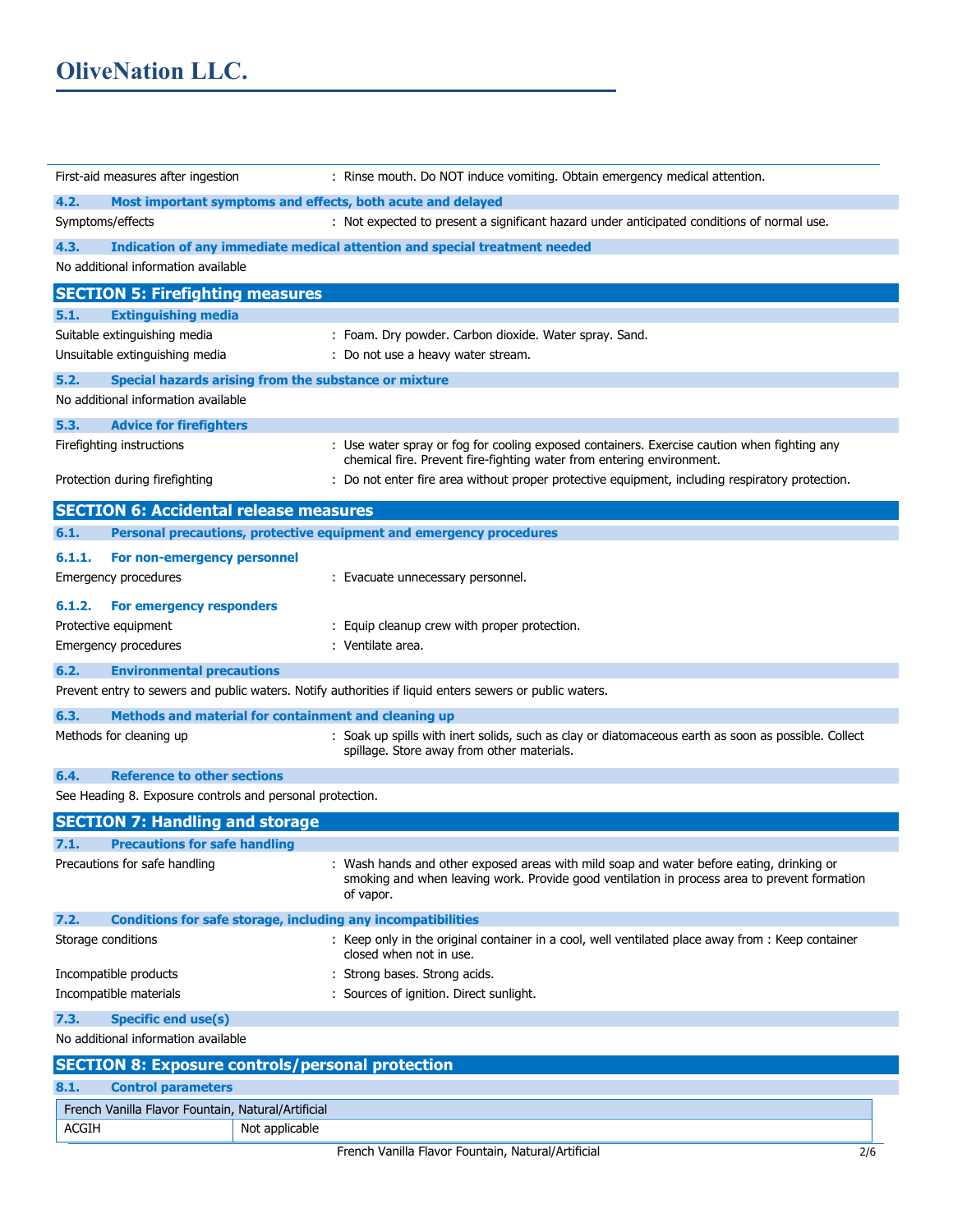| French Vanilla Flavor Fountain Flavor, Natural/Artificial            |                                                                 |  |
|----------------------------------------------------------------------|-----------------------------------------------------------------|--|
| <b>OSHA</b><br>Not applicable                                        |                                                                 |  |
|                                                                      |                                                                 |  |
| 8.2.<br><b>Exposure controls</b>                                     |                                                                 |  |
| Personal protective equipment                                        | : Avoid all unnecessary exposure.                               |  |
|                                                                      |                                                                 |  |
| Hand protection                                                      | : Wear eye protection and protective gloves. protective gloves. |  |
| Eye protection                                                       | : Chemical goggles or safety glasses.                           |  |
| Respiratory protection                                               | : Wear appropriate mask.                                        |  |
| Other information                                                    | : Do not eat, drink or smoke during use.                        |  |
| <b>SECTION 9: Physical and chemical properties</b>                   |                                                                 |  |
| <b>Information on basic physical and chemical properties</b><br>9.1. |                                                                 |  |
| Physical state                                                       | : Liquid                                                        |  |
| Color                                                                | : Refer to specification sheet                                  |  |
| Odor                                                                 | : characteristic                                                |  |
| Odor threshold                                                       | : No data available                                             |  |
| pH                                                                   | : No data available                                             |  |
| Relative evaporation rate (butyl acetate=1)                          | : No data available                                             |  |
| Melting point                                                        | : No data available                                             |  |
| Freezing point                                                       | : No data available                                             |  |
| Boiling point                                                        | $:$ > 100 °F                                                    |  |
| Flash point                                                          | $: > 200$ °F                                                    |  |
| Auto-ignition temperature                                            | : No data available                                             |  |
| Decomposition temperature                                            | : No data available                                             |  |
| Flammability (solid, gas)                                            | : No data available                                             |  |
| Vapor pressure                                                       | : No data available                                             |  |
| Relative vapor density at 20 °C                                      | : No data available                                             |  |
| Relative density                                                     | : No data available                                             |  |
| Specific gravity / density                                           | : 1.0243                                                        |  |
| Solubility                                                           | : Miscible with water.<br>Water: N/A                            |  |
| Log Pow                                                              | : No data available                                             |  |
| Log Kow                                                              | : No data available                                             |  |
| Viscosity, kinematic                                                 | : No data available                                             |  |
| Viscosity, dynamic                                                   | : No data available                                             |  |
| <b>Explosive properties</b>                                          | : No data available                                             |  |
| Oxidizing properties                                                 | : No data available                                             |  |
| <b>Explosion limits</b>                                              | : No data available                                             |  |
| 9.2.<br><b>Other information</b>                                     |                                                                 |  |
| No additional information available                                  |                                                                 |  |
| <b>SECTION 10: Stability and reactivity</b>                          |                                                                 |  |
| 10.1.<br><b>Reactivity</b>                                           |                                                                 |  |
| No additional information available                                  |                                                                 |  |
| 10.2.<br><b>Chemical stability</b>                                   |                                                                 |  |
| Not established.                                                     |                                                                 |  |
|                                                                      |                                                                 |  |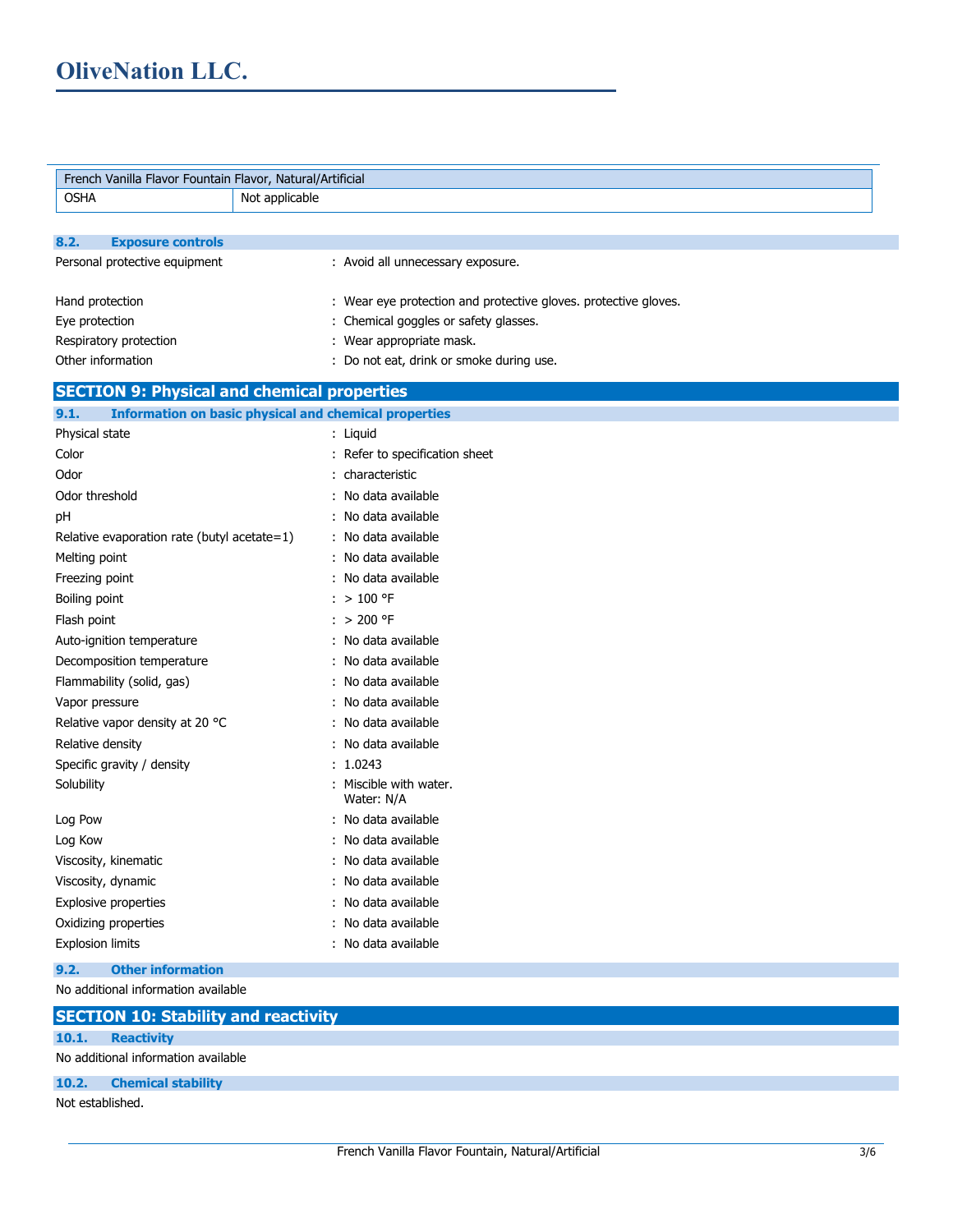| <b>Possibility of hazardous reactions</b><br>Not established.<br><b>Conditions to avoid</b><br>Direct sunlight. Extremely high or low temperatures.<br><b>Incompatible materials</b><br><b>Hazardous decomposition products</b><br><b>SECTION 11: Toxicological information</b><br><b>Information on toxicological effects</b><br>: Not classified<br><b>Proprietary Flavor Ingredient - p322</b><br>LD50 oral rat<br>20000 mg/kg (Rat; Experimental value)<br>LD50 dermal rat<br>22500 mg/kg (Rat; Experimental value)<br>20800 mg/kg (Rabbit; Experimental value)<br>LD50 dermal rabbit<br>20000 mg/kg body weight<br>ATE US (oral)<br>20800 mg/kg body weight<br>ATE US (dermal)<br><b>Proprietary Flavor Ingredient - P280</b><br>LD50 oral rat<br>2800 mg/kg (Rat)<br>LD50 dermal rabbit<br>> 5010 mg/kg (Rabbit)<br>ATE US (oral)<br>2800 mg/kg body weight<br>: Not classified<br>Skin corrosion/irritation<br>Not classified<br>Serious eye damage/irritation<br>Respiratory or skin sensitization<br>: Not classified<br>Germ cell mutagenicity<br>: Not classified<br>: Not classified<br>Carcinogenicity<br>: Not classified<br>: Not classified<br>: Not classified<br>: Not classified<br>: Based on available data, the classification criteria are not met.<br><b>SECTION 12: Ecological information</b> |                                                       |  |  |
|-------------------------------------------------------------------------------------------------------------------------------------------------------------------------------------------------------------------------------------------------------------------------------------------------------------------------------------------------------------------------------------------------------------------------------------------------------------------------------------------------------------------------------------------------------------------------------------------------------------------------------------------------------------------------------------------------------------------------------------------------------------------------------------------------------------------------------------------------------------------------------------------------------------------------------------------------------------------------------------------------------------------------------------------------------------------------------------------------------------------------------------------------------------------------------------------------------------------------------------------------------------------------------------------------------------------------|-------------------------------------------------------|--|--|
|                                                                                                                                                                                                                                                                                                                                                                                                                                                                                                                                                                                                                                                                                                                                                                                                                                                                                                                                                                                                                                                                                                                                                                                                                                                                                                                         | 10.3.                                                 |  |  |
|                                                                                                                                                                                                                                                                                                                                                                                                                                                                                                                                                                                                                                                                                                                                                                                                                                                                                                                                                                                                                                                                                                                                                                                                                                                                                                                         |                                                       |  |  |
|                                                                                                                                                                                                                                                                                                                                                                                                                                                                                                                                                                                                                                                                                                                                                                                                                                                                                                                                                                                                                                                                                                                                                                                                                                                                                                                         | 10.4.                                                 |  |  |
|                                                                                                                                                                                                                                                                                                                                                                                                                                                                                                                                                                                                                                                                                                                                                                                                                                                                                                                                                                                                                                                                                                                                                                                                                                                                                                                         |                                                       |  |  |
|                                                                                                                                                                                                                                                                                                                                                                                                                                                                                                                                                                                                                                                                                                                                                                                                                                                                                                                                                                                                                                                                                                                                                                                                                                                                                                                         | 10.5.                                                 |  |  |
|                                                                                                                                                                                                                                                                                                                                                                                                                                                                                                                                                                                                                                                                                                                                                                                                                                                                                                                                                                                                                                                                                                                                                                                                                                                                                                                         | Strong acids. Strong bases.                           |  |  |
|                                                                                                                                                                                                                                                                                                                                                                                                                                                                                                                                                                                                                                                                                                                                                                                                                                                                                                                                                                                                                                                                                                                                                                                                                                                                                                                         | 10.6.                                                 |  |  |
|                                                                                                                                                                                                                                                                                                                                                                                                                                                                                                                                                                                                                                                                                                                                                                                                                                                                                                                                                                                                                                                                                                                                                                                                                                                                                                                         | fume. Carbon monoxide. Carbon dioxide.                |  |  |
|                                                                                                                                                                                                                                                                                                                                                                                                                                                                                                                                                                                                                                                                                                                                                                                                                                                                                                                                                                                                                                                                                                                                                                                                                                                                                                                         |                                                       |  |  |
|                                                                                                                                                                                                                                                                                                                                                                                                                                                                                                                                                                                                                                                                                                                                                                                                                                                                                                                                                                                                                                                                                                                                                                                                                                                                                                                         | 11.1.                                                 |  |  |
|                                                                                                                                                                                                                                                                                                                                                                                                                                                                                                                                                                                                                                                                                                                                                                                                                                                                                                                                                                                                                                                                                                                                                                                                                                                                                                                         |                                                       |  |  |
|                                                                                                                                                                                                                                                                                                                                                                                                                                                                                                                                                                                                                                                                                                                                                                                                                                                                                                                                                                                                                                                                                                                                                                                                                                                                                                                         | Acute toxicity                                        |  |  |
|                                                                                                                                                                                                                                                                                                                                                                                                                                                                                                                                                                                                                                                                                                                                                                                                                                                                                                                                                                                                                                                                                                                                                                                                                                                                                                                         |                                                       |  |  |
|                                                                                                                                                                                                                                                                                                                                                                                                                                                                                                                                                                                                                                                                                                                                                                                                                                                                                                                                                                                                                                                                                                                                                                                                                                                                                                                         |                                                       |  |  |
|                                                                                                                                                                                                                                                                                                                                                                                                                                                                                                                                                                                                                                                                                                                                                                                                                                                                                                                                                                                                                                                                                                                                                                                                                                                                                                                         |                                                       |  |  |
|                                                                                                                                                                                                                                                                                                                                                                                                                                                                                                                                                                                                                                                                                                                                                                                                                                                                                                                                                                                                                                                                                                                                                                                                                                                                                                                         |                                                       |  |  |
|                                                                                                                                                                                                                                                                                                                                                                                                                                                                                                                                                                                                                                                                                                                                                                                                                                                                                                                                                                                                                                                                                                                                                                                                                                                                                                                         |                                                       |  |  |
|                                                                                                                                                                                                                                                                                                                                                                                                                                                                                                                                                                                                                                                                                                                                                                                                                                                                                                                                                                                                                                                                                                                                                                                                                                                                                                                         |                                                       |  |  |
|                                                                                                                                                                                                                                                                                                                                                                                                                                                                                                                                                                                                                                                                                                                                                                                                                                                                                                                                                                                                                                                                                                                                                                                                                                                                                                                         |                                                       |  |  |
|                                                                                                                                                                                                                                                                                                                                                                                                                                                                                                                                                                                                                                                                                                                                                                                                                                                                                                                                                                                                                                                                                                                                                                                                                                                                                                                         |                                                       |  |  |
|                                                                                                                                                                                                                                                                                                                                                                                                                                                                                                                                                                                                                                                                                                                                                                                                                                                                                                                                                                                                                                                                                                                                                                                                                                                                                                                         |                                                       |  |  |
|                                                                                                                                                                                                                                                                                                                                                                                                                                                                                                                                                                                                                                                                                                                                                                                                                                                                                                                                                                                                                                                                                                                                                                                                                                                                                                                         |                                                       |  |  |
|                                                                                                                                                                                                                                                                                                                                                                                                                                                                                                                                                                                                                                                                                                                                                                                                                                                                                                                                                                                                                                                                                                                                                                                                                                                                                                                         |                                                       |  |  |
|                                                                                                                                                                                                                                                                                                                                                                                                                                                                                                                                                                                                                                                                                                                                                                                                                                                                                                                                                                                                                                                                                                                                                                                                                                                                                                                         |                                                       |  |  |
|                                                                                                                                                                                                                                                                                                                                                                                                                                                                                                                                                                                                                                                                                                                                                                                                                                                                                                                                                                                                                                                                                                                                                                                                                                                                                                                         |                                                       |  |  |
|                                                                                                                                                                                                                                                                                                                                                                                                                                                                                                                                                                                                                                                                                                                                                                                                                                                                                                                                                                                                                                                                                                                                                                                                                                                                                                                         |                                                       |  |  |
|                                                                                                                                                                                                                                                                                                                                                                                                                                                                                                                                                                                                                                                                                                                                                                                                                                                                                                                                                                                                                                                                                                                                                                                                                                                                                                                         |                                                       |  |  |
|                                                                                                                                                                                                                                                                                                                                                                                                                                                                                                                                                                                                                                                                                                                                                                                                                                                                                                                                                                                                                                                                                                                                                                                                                                                                                                                         |                                                       |  |  |
|                                                                                                                                                                                                                                                                                                                                                                                                                                                                                                                                                                                                                                                                                                                                                                                                                                                                                                                                                                                                                                                                                                                                                                                                                                                                                                                         | Reproductive toxicity                                 |  |  |
|                                                                                                                                                                                                                                                                                                                                                                                                                                                                                                                                                                                                                                                                                                                                                                                                                                                                                                                                                                                                                                                                                                                                                                                                                                                                                                                         | Specific target organ toxicity - single exposure      |  |  |
|                                                                                                                                                                                                                                                                                                                                                                                                                                                                                                                                                                                                                                                                                                                                                                                                                                                                                                                                                                                                                                                                                                                                                                                                                                                                                                                         |                                                       |  |  |
|                                                                                                                                                                                                                                                                                                                                                                                                                                                                                                                                                                                                                                                                                                                                                                                                                                                                                                                                                                                                                                                                                                                                                                                                                                                                                                                         | Specific target organ toxicity - repeated<br>exposure |  |  |
|                                                                                                                                                                                                                                                                                                                                                                                                                                                                                                                                                                                                                                                                                                                                                                                                                                                                                                                                                                                                                                                                                                                                                                                                                                                                                                                         | Aspiration hazard                                     |  |  |
|                                                                                                                                                                                                                                                                                                                                                                                                                                                                                                                                                                                                                                                                                                                                                                                                                                                                                                                                                                                                                                                                                                                                                                                                                                                                                                                         | Potential Adverse human health effects and            |  |  |
|                                                                                                                                                                                                                                                                                                                                                                                                                                                                                                                                                                                                                                                                                                                                                                                                                                                                                                                                                                                                                                                                                                                                                                                                                                                                                                                         | symptoms                                              |  |  |
|                                                                                                                                                                                                                                                                                                                                                                                                                                                                                                                                                                                                                                                                                                                                                                                                                                                                                                                                                                                                                                                                                                                                                                                                                                                                                                                         |                                                       |  |  |

**12.1. Toxicity**

| <b>Proprietary Flavor Ingredient - p322</b> |                                                                                   |  |
|---------------------------------------------|-----------------------------------------------------------------------------------|--|
| EC50 Daphnia 1                              | 34400 mg/l (EC50; 48 h)                                                           |  |
| LC50 fish 2                                 | 51600 mg/l (LC50; OECD 203: Fish, Acute Toxicity Test; 96 h; Oncorhynchus mykiss) |  |
| <b>Proprietary Flavor Ingredient - P280</b> |                                                                                   |  |
| $LC50$ fish $1$                             | 115 (100 - 131) mg/l (24 h; Pimephales promelas)                                  |  |
| EC50 Daphnia 1                              | 180 mg/l (EC50; 24 h)                                                             |  |
| $LC50$ fish $2$                             | 105 (88 - 121) mg/l (96 h; Pimephales promelas)                                   |  |
| Threshold limit algae 1                     | 2 mg/l (EC0; 72 h)                                                                |  |
|                                             | French Vanilla Flavor Fountain, Natural/Artificial<br>4/6                         |  |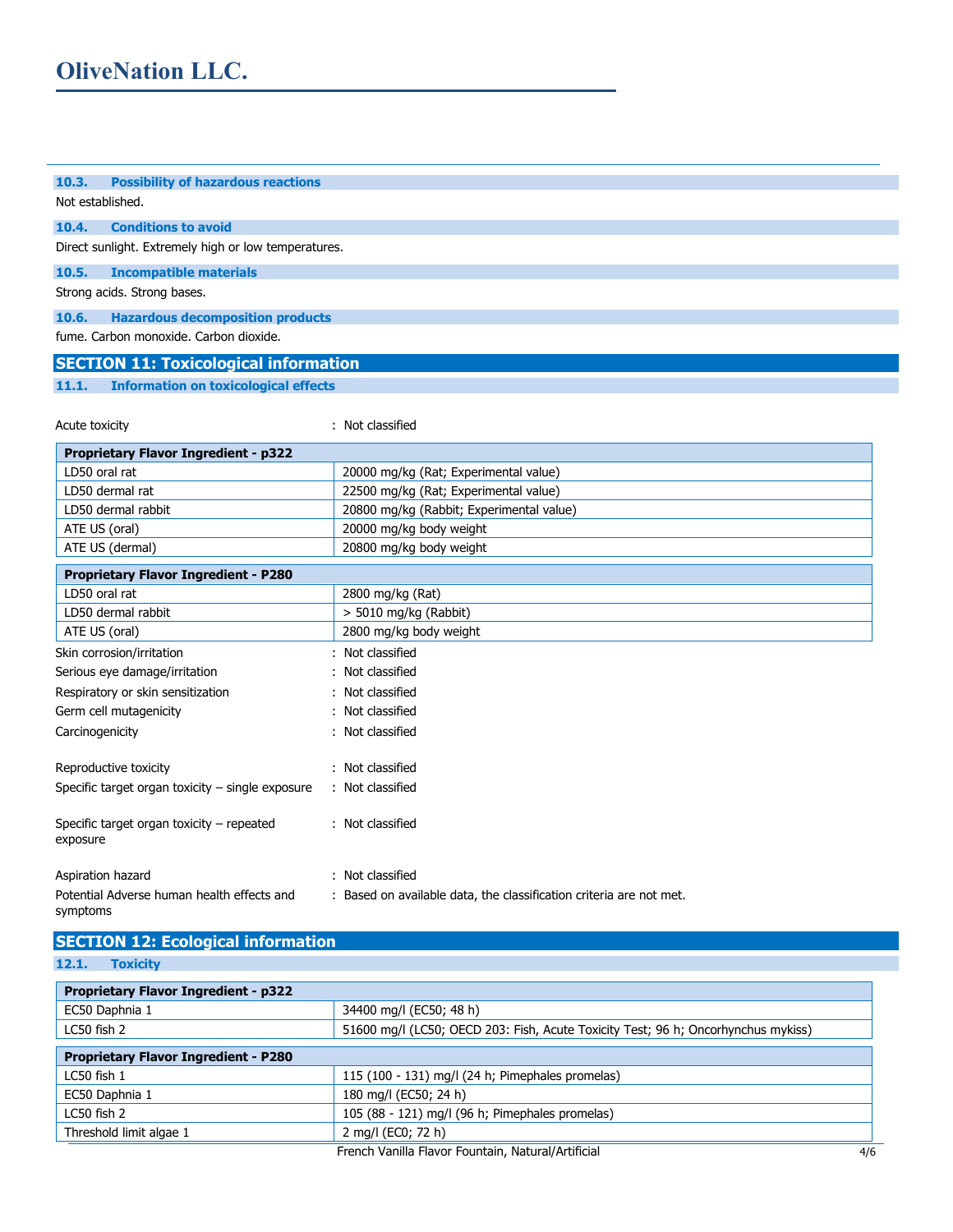| 12.2.<br><b>Persistence and degradability</b>                                |                                                                                               |  |
|------------------------------------------------------------------------------|-----------------------------------------------------------------------------------------------|--|
| French Vanilla Flavor Fountain, Natural/Artificial                           |                                                                                               |  |
| Persistence and degradability                                                | Not established.                                                                              |  |
| <b>Proprietary Flavor Ingredient - p322</b>                                  |                                                                                               |  |
| Persistence and degradability                                                | Readily biodegradable in water. Biodegradable in the soil.                                    |  |
| Biochemical oxygen demand (BOD)                                              | 0.96 - 1.08 g O2/g substance                                                                  |  |
| Chemical oxygen demand (COD)                                                 | 1.63 g O2/g substance                                                                         |  |
| <b>ThOD</b>                                                                  | 1.69 g O2/g substance                                                                         |  |
| BOD (% of ThOD)                                                              | 0.57                                                                                          |  |
| <b>Proprietary Flavor Ingredient - P280</b>                                  |                                                                                               |  |
| Persistence and degradability                                                | Inherently biodegradable.                                                                     |  |
| <b>Bioaccumulative potential</b><br>12.3.                                    |                                                                                               |  |
| French Vanilla Flavor Fountain, Natural/Artificial                           |                                                                                               |  |
| Bioaccumulative potential                                                    | Not established.                                                                              |  |
| <b>Proprietary Flavor Ingredient - p322</b>                                  |                                                                                               |  |
| Log Pow                                                                      | -1.41 - -0.30 (-0.92; Experimental value; -1.07; Experimental value; Equivalent or similar to |  |
|                                                                              | OECD 107; 20.5 °C)                                                                            |  |
| Bioaccumulative potential                                                    | Not bioaccumulative.                                                                          |  |
| <b>Proprietary Flavor Ingredient - P280</b>                                  |                                                                                               |  |
| Log Pow                                                                      | $1.21 - 1.37$                                                                                 |  |
| Bioaccumulative potential                                                    | Low potential for bioaccumulation (Log Kow $<$ 4).                                            |  |
| 12.4.<br><b>Mobility in soil</b>                                             |                                                                                               |  |
|                                                                              |                                                                                               |  |
| <b>Proprietary Flavor Ingredient - p322</b>                                  |                                                                                               |  |
| Surface tension                                                              | 0.036 N/m (25 °C)                                                                             |  |
| <b>Other adverse effects</b><br>12.5.                                        |                                                                                               |  |
| Effect on ozone layer                                                        | : No additional information available                                                         |  |
|                                                                              |                                                                                               |  |
| Effect on the global warming                                                 | : No known effects from this product.                                                         |  |
| Other information                                                            | : Avoid release to the environment.                                                           |  |
|                                                                              |                                                                                               |  |
| <b>SECTION 13: Disposal considerations</b><br><b>Waste treatment methods</b> |                                                                                               |  |
| 13.1.                                                                        |                                                                                               |  |
| Product/Packaging disposal recommendations                                   | : Dispose in a safe manner in accordance with local/national regulations.                     |  |
| Ecology - waste materials                                                    | : Avoid release to the environment.                                                           |  |
| <b>SECTION 14: Transport information</b>                                     |                                                                                               |  |
| In accordance with DOT                                                       |                                                                                               |  |
| Not regulated for transport                                                  |                                                                                               |  |
| <b>Additional information</b>                                                |                                                                                               |  |
| Other information                                                            | : No supplementary information available.                                                     |  |

### **ADR**

No additional information available

# **Transport by sea**

No additional information available